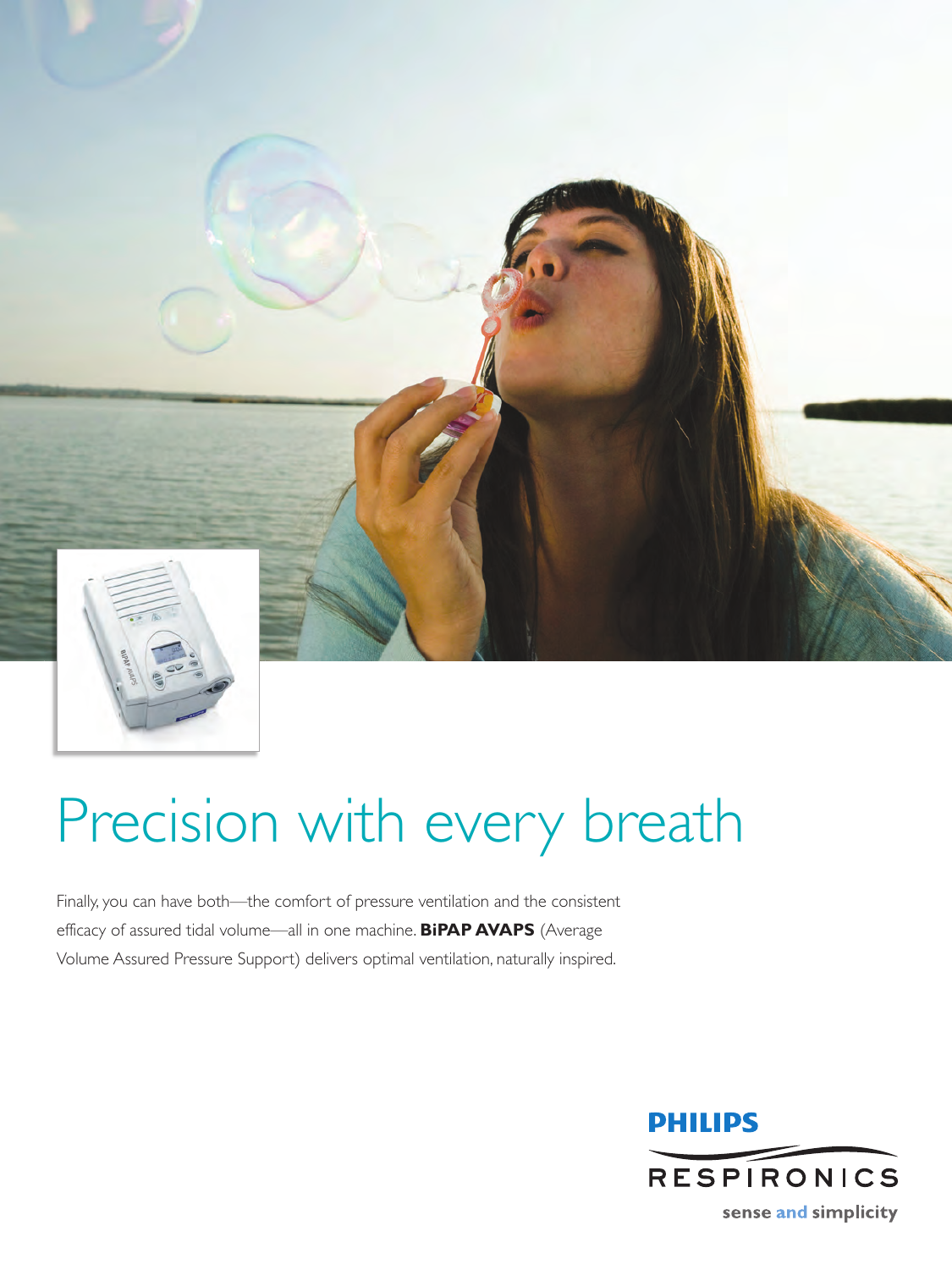## Pressure vs. volume ventilation: which is best?

Now you don't have to choose to get the best of both—the comfort of pressure ventilation and the consistent clinical efficacy of delivering a target volume.

### Introducing BiPAP AVAPS (Average Volume Assured Pressure Support)

#### **Changing the way that you think about ventilation**

The BiPAP AVAPS algorithm guarantees a minimum tidal volume by:

- Adapting to disease progression and to patients' changing needs ideal for patients with respiratory insufficiency due to progressive neuromuscular disorders
- Maintaining optimal patient comfort without compromising clinical safety and efficacy
- Improving ventilation efficiency
- Simplifying the titration process

#### **The AVAPS algorithm adjusts IPAP pressure to maintain an average tidal volume**

The BiPAP AVAPS clinically proven Digital Auto-Trak algorithm estimates the patient's tidal volume at each breath.The averaged patient tidal volume is compared to the set target tidal volume, and inspiratory pressure will increase or decrease from breath to breath to reach the set target volume. The pressure change is applied gradually (1 cm  $H_2O$ per minute or less) to maintain patient comfort.The result is a smooth series of incremental pressure adjustments to continuously maintain an average tidal volume.

#### **Advanced leak-sensing technology**

Digital Auto-Trak built-in leak detection system ensures a breath-by-breath response to a patient's breathing patterns and circuit leaks, providing optimum support with every breath.

Advanced leak compensation:

- Estimates patient tidal volume
- Estimates leaks, both intentional and unintentional

Automatic triggering and cycling:

• No adjustments required for optimal sensitivity



BiPAP AVAPS Digital Auto-Trak algorithm

"*Volume-targeted* equipment may be favorable for many patients simply because… *pressure targeted* systems are not able to guarantee minimum minute ventilation."

*However . . .*

"More recent reviews have cited the advantages of pressure targeted devices for comfort and in their ability to compensate for leaks."

Clinical indications for noninvasive positive pressure ventilation in chronic respiratory failure due to restrictive lung disease, COPD, and nocturnal hypoventilation: a consensus conference report. *Chest.* 1999; 116:521-534.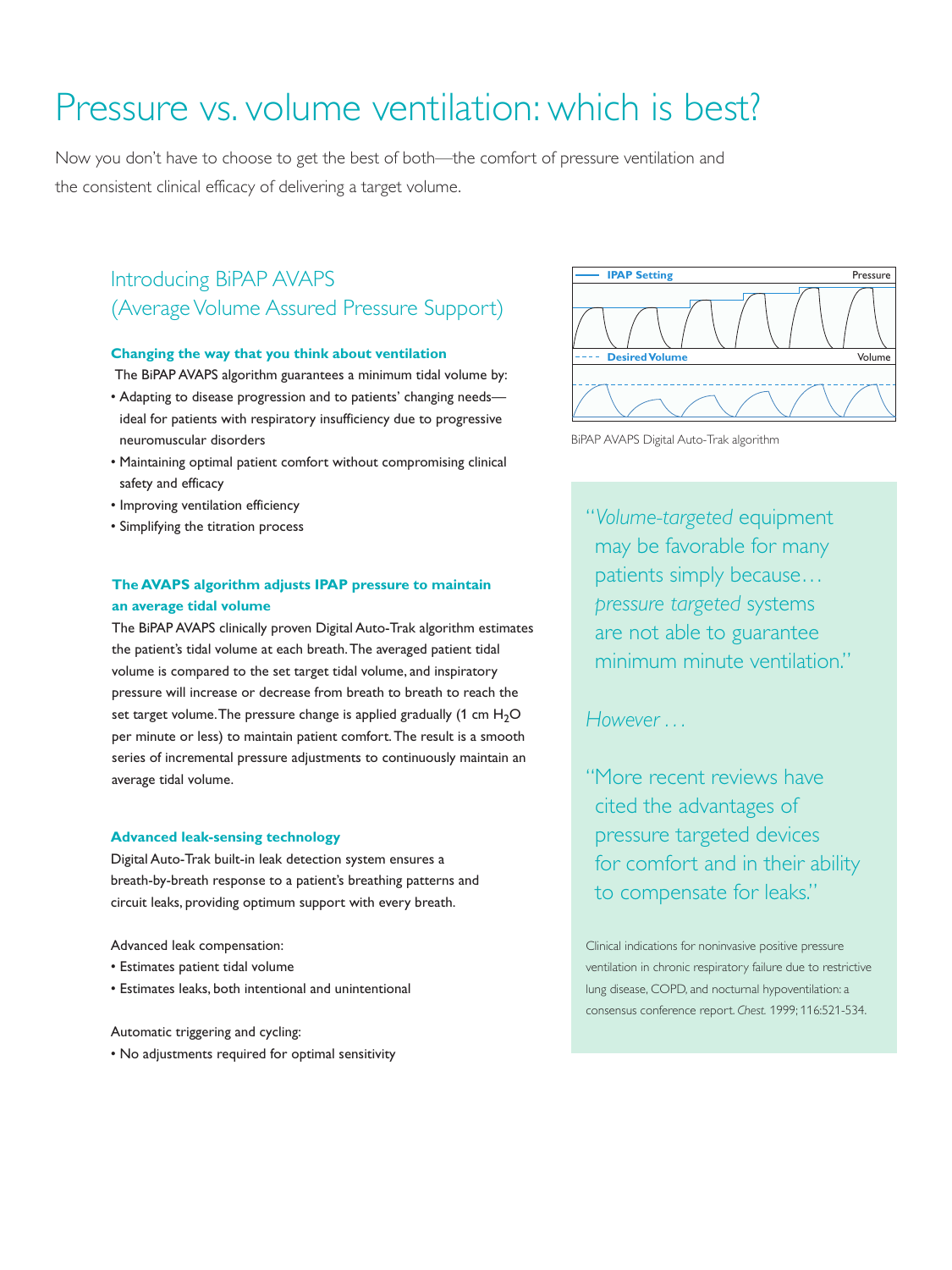## BiPAP AVAPS

Ensures patient comfort, ventilation consistency, and ease of use

#### **BiPAP AVAPS specifications – control/accuracy**

| <b>Dimensions</b><br>Weight | $9.75"$ l x 6.625" w x 4.4" h<br>$4.2$ lbs |                                             |                                             |  |
|-----------------------------|--------------------------------------------|---------------------------------------------|---------------------------------------------|--|
|                             |                                            |                                             |                                             |  |
| Parameter                   | Range                                      | Pressure accuracy (static)                  | Pressure accuracy (dynamic)                 |  |
| <b>IPAP</b>                 | 4 to 30 cm $H_2O$                          | $\pm$ 2 cm H <sub>2</sub> O of the settings | $\pm$ 5 cm H <sub>2</sub> O of the settings |  |

CPAP 4 to 20 cm  $H_2O$   $\pm$  2 cm  $H_2O$  of the settings  $\pm$  5 cm  $H_2O$  of the settings

| Parameter         | Range                         | <b>Accuracy</b>                                           |  |
|-------------------|-------------------------------|-----------------------------------------------------------|--|
| Breath rate       | $0$ to $30$ bpm               | Greater of 1 bpm or $\pm$ 10% of 4 to 30 bpm setting when |  |
|                   |                               | measured over a four-minute period                        |  |
| Timed inspiration | 0.5 to 3.0 sec                | $\pm$ (0.10% of setting + 0.1 sec)                        |  |
| Rise time         | 100 to 600 msec               | ±25%                                                      |  |
| Ramp duration     | $0$ to 45 min                 | $±$ 10% of setting                                        |  |
| <b>AVAPS</b>      |                               |                                                           |  |
| <b>IPAP</b> min   | From EPAP to IPAP max         |                                                           |  |
| <b>IPAP</b> max   | From IPAP min to 30 cm $H_2O$ |                                                           |  |
| Target VTE        | From 200 ml to 1500 ml        |                                                           |  |
| Alarm             | Low VTE                       |                                                           |  |



#### **Ordering information**

| Item                                               | Part number |
|----------------------------------------------------|-------------|
| <b>BIPAP AVAPS</b>                                 | 1029744     |
| BiPAP AVAPS core package                           | 1029750     |
| Carrying case                                      | 1005965     |
| Encore Pro software                                | 1009583     |
| Encore shielded communications cable (6 ft/1.83 m) | 1000814     |
| Encore 9 to 25 pin cable adapter                   | 532348      |
| Smartcard reader station                           | 1003543     |
| Pack of Smartcards (10 cards)                      | 1003304     |
| Pollen filters (reusable; 2 per pack)              | 1005964     |
| Ultra-fine filters (disposable; 2 per pack)        | 1005945     |
| Reusable patient tubing (6 ft/1.83 m, gray)        | 622038      |
| REMstar heated humidifier                          | 1005792     |
| REMstar heated humidifier chamber (replacement)    | 1008619     |